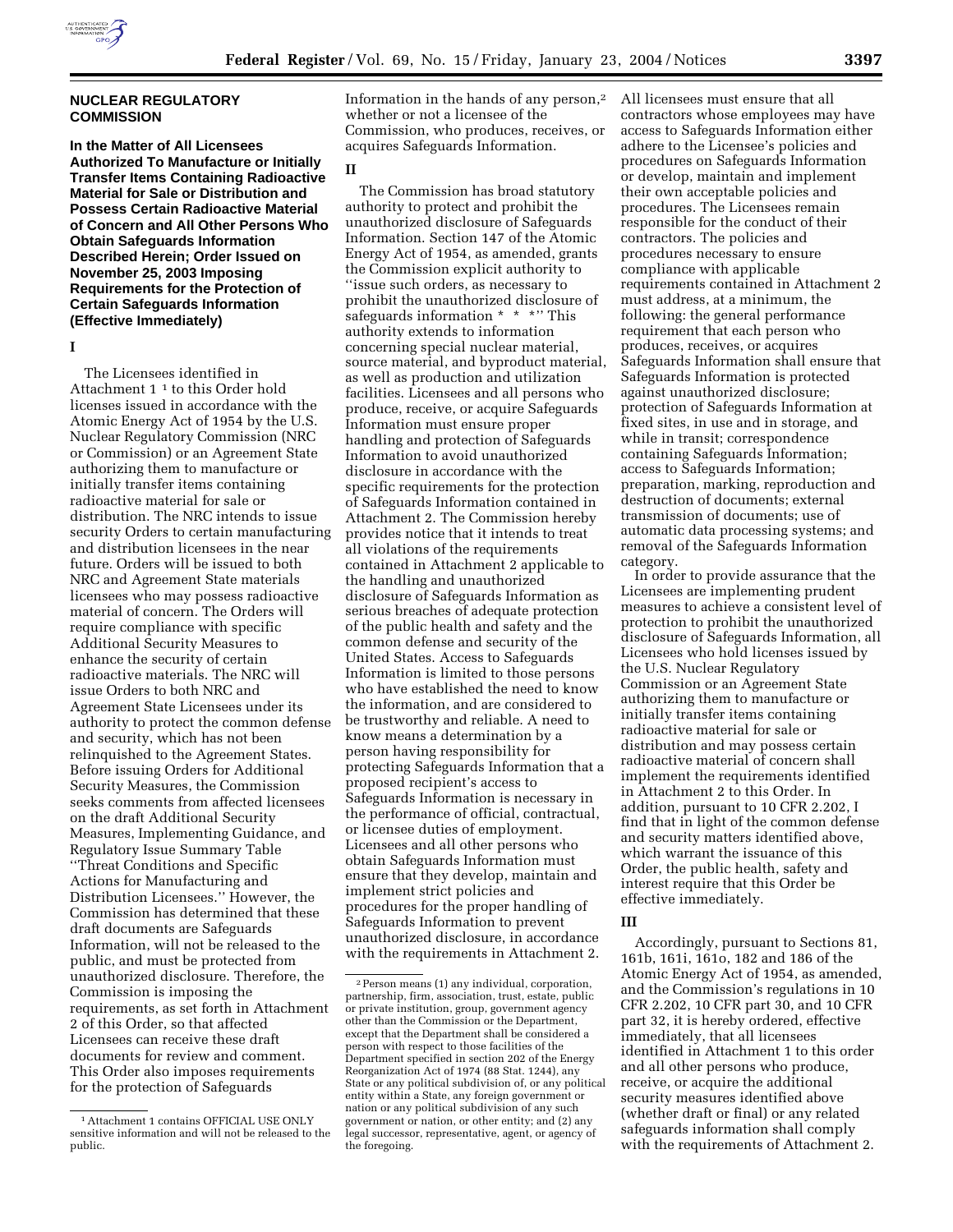#### **IV**

In accordance with 10 CFR 2.202, the Licensee must, and any other person adversely affected by this Order may, submit an answer to this Order, and may request a hearing on this Order, within twenty (20) days of the date of this Order. Where good cause is shown, consideration will be given to extending the time to request a hearing. A request for extension of time in which to submit an answer or request a hearing must be made in writing to the Director, Office of Nuclear Material Safety and Safeguards, U.S. Nuclear Regulatory Commission, Washington, DC 20555, and include a statement of good cause for the extension. The answer may consent to this Order. Unless the answer consents to this Order, the answer shall, in writing and under oath or affirmation, specifically set forth the matters of fact and law on which the Licensee or other person adversely affected relies and the reasons as to why the Order should not have been issued. Any answer or request for a hearing shall be submitted to the Secretary, Office of the Secretary of the Commission, U.S. Nuclear Regulatory Commission, ATTN: Rulemakings and Adjudications Staff, Washington, DC 20555. Copies also shall be sent to the Director, Office of Nuclear Material Safety and Safeguards, U.S. Nuclear Regulatory Commission, Washington, DC 20555, to the Assistant General Counsel for Materials Litigation and Enforcement at the same address, and to the Licensee if the answer or hearing request is by a person other than the Licensee. Because of possible disruptions in delivery of mail to United States Government offices, it is requested that answers and requests for hearing be transmitted to the Secretary of the Commission either by means of facsimile transmission to (301) 415– 1101 or by e-mail to

*hearingdocket@nrc.gov* and also to the Office of the General Counsel either by means of facsimile transmission to (301) 415–3725 or by e-mail to *OGCMailCenter@nrc.gov.* If a person other than the Licensee requests a hearing, that person shall set forth with particularity the manner in which his interest is adversely affected by this Order and shall address the criteria set forth in 10 CFR 2.714(d).

If a hearing is requested by the Licensee or a person whose interest is adversely affected, the Commission will issue an Order designating the time and place of any hearing. If a hearing is held, the issue to be considered at such hearing shall be whether this Order should be sustained.

Pursuant to 10 CFR 2.202(c)(2)(i), the Licensee may, in addition to demanding a hearing, at the time the answer is filed or sooner, move the presiding officer to set aside the immediate effectiveness of the Order on the ground that the Order, including the need for immediate effectiveness, is not based on adequate evidence but on mere suspicion, unfounded allegations, or error. In the absence of any request for hearing, or written approval of an extension of time in which to request a hearing, the provisions specified in Section III above shall be final twenty (20) days from the date of this Order without further order or proceedings. If an extension of time for requesting a hearing has been approved, the provisions specified in Section III shall be final when the extension expires if a hearing request has not been received. An answer or a request for hearing shall not stay the immediate effectiveness of this order.

Dated this 25th of November 2003.

For the Nuclear Regulatory Commission. **Martin J. Virgilio,** 

*Director, Office of Nuclear Material Safety and Safeguards.*

# **Attachment 2—Modified Handling Requirements for the Protection of Certain Safeguards Information (SGI– M)**

#### *General Requirement*

Information and material that the U.S. Nuclear Regulatory Commission (NRC) determines are safeguards information must be protected from unauthorized disclosure. In order to distinguish information needing modified protection requirements from the safeguards information for reactors and fuel cycle facilities that require a higher level of protection, the term ''Safeguards Information-Modified Handling'' (SGI– M) is being used as the distinguishing marking for certain materials licensees. Each person who produces, receives, or acquires SGI–M shall ensure that it is protected against unauthorized disclosure. To meet this requirement, licensees and persons shall establish and maintain an information protection system that includes the measures specified below. Information protection procedures employed by State and local police forces are deemed to meet these requirements.

# *Persons Subject to These Requirements*

Any person, whether or not a licensee of the NRC, who produces, receives, or acquires SGI-M is subject to the requirements (and sanctions) of this document. Firms and their employees that supply services or equipment to materials licensees would fall under this

requirement if they possess facility SGI– M. A licensee must inform contractors and suppliers of the existence of these requirements and the need for proper protection. (See more under Conditions for Access.)

State or local police units who have access to SGI–M are also subject to these requirements. However, these organizations are deemed to have adequate information protection systems. The conditions for transfer of information to a third party, *i.e.*, needto-know, would still apply to the police organization as would sanctions for unlawful disclosure. Again, it would be prudent for licensees who have arrangements with local police to advise them of the existence of these requirements.

# *Criminal and Civil Sanctions*

The Atomic Energy Act of 1954, as amended, explicitly provides that any person, ''whether or not a licensee of the Commission, who violates any regulations adopted under this section shall be subject to the civil monetary penalties of section 234 of this Act.'' Section 147a. of the Act. Furthermore, willful violation of any regulation or order governing safeguards information is a felony subject to criminal penalties in the form of fines or imprisonment, or both. *See* sections 147b. and 223 of the Act.

### *Conditions for Access*

Access to SGI–M beyond the initial recipients of the order will be governed by the background check requirements imposed by the order. Access to SGI–M by licensee employees, agents, or contractors must include both an appropriate need-to-know determination by the licensee, as well as a determination concerning the trustworthiness of individuals having access to the information. Employees of an organization affiliated with the licensee's company, *e.g.*, a parent company, may be considered as employees of the licensee for access purposes.

#### *Need-to-Know*

Need-to-know is defined as a determination by a person having responsibility for protecting SGI–M that a proposed recipient's access to SGI–M is necessary in the performance of official, contractual, or licensee duties of employment. The recipient should be made aware that the information is SGI– M and those having access to it are subject to these requirements as well as criminal and civil sanctions for mishandling the information.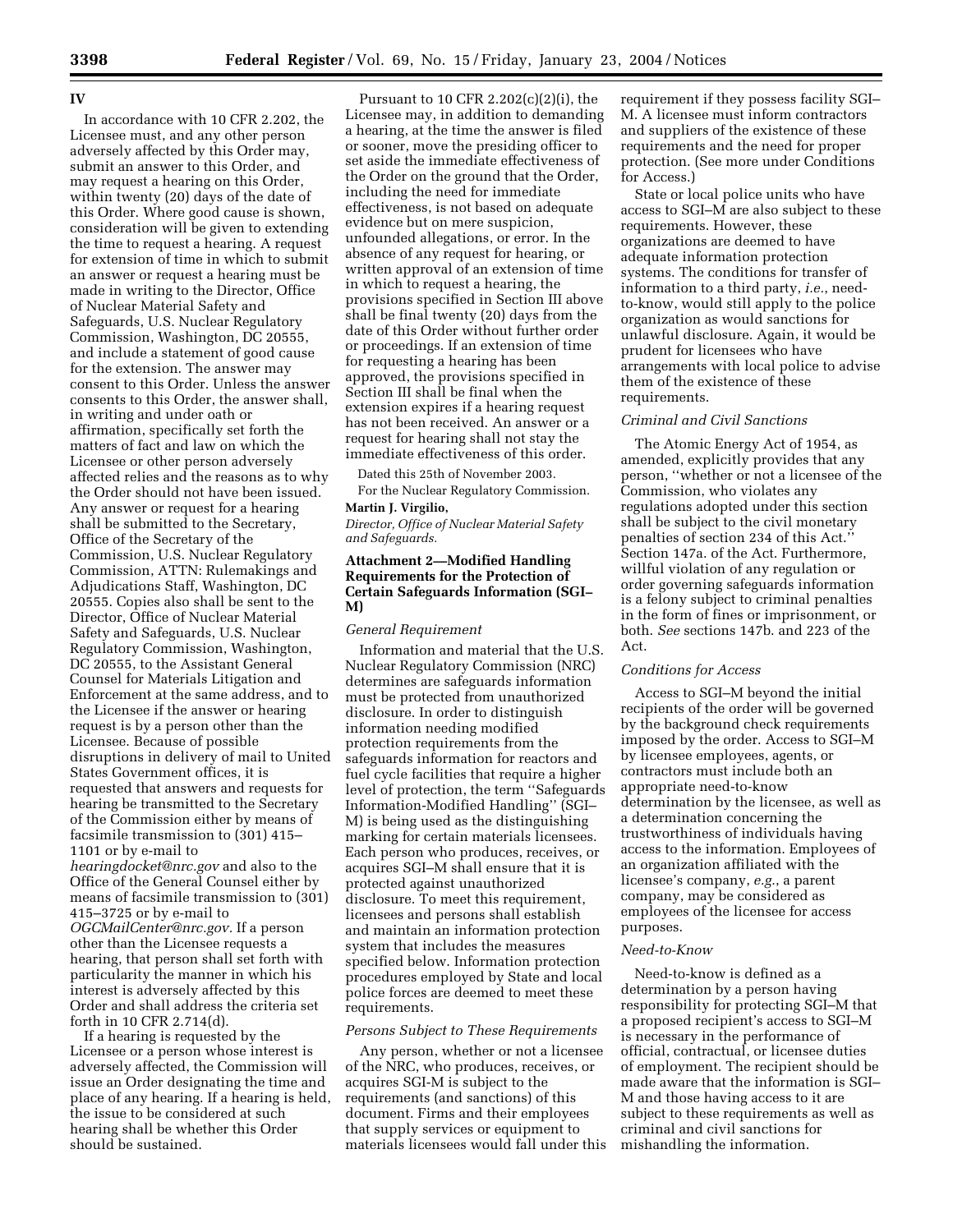### *Occupational Groups*

Dissemination of SGI–M is limited to individuals who have an established need-to-know and who are members of certain occupational groups. These occupational groups are:

(I) An employee, agent, or contractor of an applicant, a licensee, the Commission, or the United States Government;

(II) A member of a duly authorized committee of the Congress;

(III) The Governor of a State or his designated representative;

(IV) A representative of the International Atomic Energy Agency (IAEA) engaged in activities associated with the U.S./IAEA Safeguards Agreement who has been certified by the NRC;

(V) A member of a State or local law enforcement authority that is responsible for responding to requests for assistance during safeguards emergencies; or

(VI) A person to whom disclosure is ordered pursuant to section 2.744(e) of part 2 of part 10 of the Code of Federal Regulations.

(VII) State Radiation Control Program Directors (and State Homeland Security Directors) or their designees.

In a generic sense, the individuals described above in (II) through (VII) are considered to be trustworthy by virtue of their employment status. For nongovernmental individuals in group (I) above, a determination of reliability and trustworthiness is required. Discretion must be exercised in granting access to these individuals. If there is any indication that the recipient would be unwilling or unable to provide proper protection for the SGI–M, they are not authorized to receive SGI–M.

### *Information Considered for Safeguards Information Designation*

Information deemed SGI–M is information the disclosure of which could reasonably be expected to have a significant adverse effect on the health and safety of the public or the common defense and security by significantly increasing the likelihood of theft, diversion, or sabotage of materials or facilities subject to NRC jurisdiction.

SGI–M identifies safeguards information which is subject to these requirements. These requirements are necessary in order to protect quantities of nuclear material significant to the health and safety of the public or common defense and security.

The overall measure for consideration of SGI–M is the usefulness of the information (security or otherwise) to an adversary in planning or attempting a

malevolent act. The specificity of the information increases the likelihood that it will be useful to an adversary.

### *Protection While in Use*

While in use, SGI–M shall be under the control of an authorized individual. This requirement is satisfied if the SGI– M is attended by an authorized individual even though the information is in fact not constantly being used. SGI–M, therefore, within alarm stations, continuously manned guard posts or ready rooms need not be locked in file drawers or storage containers.

Under certain conditions the general control exercised over security zones or areas would be considered to meet this requirement. The primary consideration is limiting access to those who have a need-to-know. Some examples would be:

Alarm stations, guard posts and guard ready rooms;

Engineering or drafting areas if visitors are escorted and information is not clearly visible; Plant maintenance areas if access is restricted and information is not clearly visible;

Administrative offices (*e.g.*, central records or purchasing) if visitors are escorted and information is not clearly visible;

#### *Protection While in Storage*

While unattended, SGI–M shall be stored in a locked file drawer or container. Knowledge of lock combinations or access to keys protecting SGI–M shall be limited to a minimum number of personnel for operating purposes who have a ''needto-know'' and are otherwise authorized access to SGI–M in accordance with these requirements. Access to lock combinations or keys shall be strictly controlled so as to prevent disclosure to an unauthorized individual.

# *Transportation of Documents and Other Matter*

Documents containing SGI–M when transmitted outside an authorized place of use or storage shall be enclosed in two sealed envelopes or wrappers. The inner envelope or wrapper shall contain the name and address of the intended recipient, and be marked both sides, top and bottom with the words ''Safeguards Information—Modified Handling.'' The outer envelope or wrapper must be addressed to the intended recipient, must contain the address of the sender, and must not bear any markings or indication that the document contains SGI–M.

SGI–M may be transported by any commercial delivery company that provides nation-wide overnight service with computer tracking features, U.S. first class, registered, express, or certified mail, or by any individual authorized access pursuant to these requirements.

Within a facility, SGI–M may be transmitted using a single opaque envelope. It may also be transmitted within a facility without single or double wrapping, provided adequate measures are taken to protect the material against unauthorized disclosure. Individuals transporting SGI–M should retain the documents in their personal possession at all times or ensure that the information is appropriately wrapped and also secured to preclude compromise by an unauthorized individual.

#### *Preparation and Marking of Documents*

While the NRC is the sole authority for determining what specific information may be designated as ''SGI– M,'' originators of documents are responsible for determining whether those documents contain such information. Each document or other matter that contains SGI–M shall be marked ''Safeguards Information— Modified Handling'' in a conspicuous manner on the top and bottom of the first page to indicate the presence of protected information. The first page of the document must also contain (i) the name, title, and organization of the individual authorized to make a SGI–M determination, and who has determined that the document contains SGI–M, (ii) the date the document was originated or the determination made, (iii) an indication that the document contains SGI–M, and (iv) an indication that unauthorized disclosure would be subject to civil and criminal sanctions. Each additional page shall be marked in a conspicuous fashion at the top and bottom with letters denoting ''Safeguards Information—Modified Handling.''

In addition to the ''Safeguards Information—Modified Handling'' markings at the top and bottom of page, transmittal letters or memoranda which do not in themselves contain SGI–M shall be marked to indicate that attachments or enclosures contain SGI– M but that the transmittal does not (*e.g.*, ''When separated from SGI–M enclosure(s), this document is decontrolled'').

In addition to the information required on the face of the document, each item of correspondence that contains SGI–M shall, by marking or other means, clearly indicate which portions (*e.g.*, paragraphs, pages, or appendices) contain SGI–M and which do not. Portion marking is not required